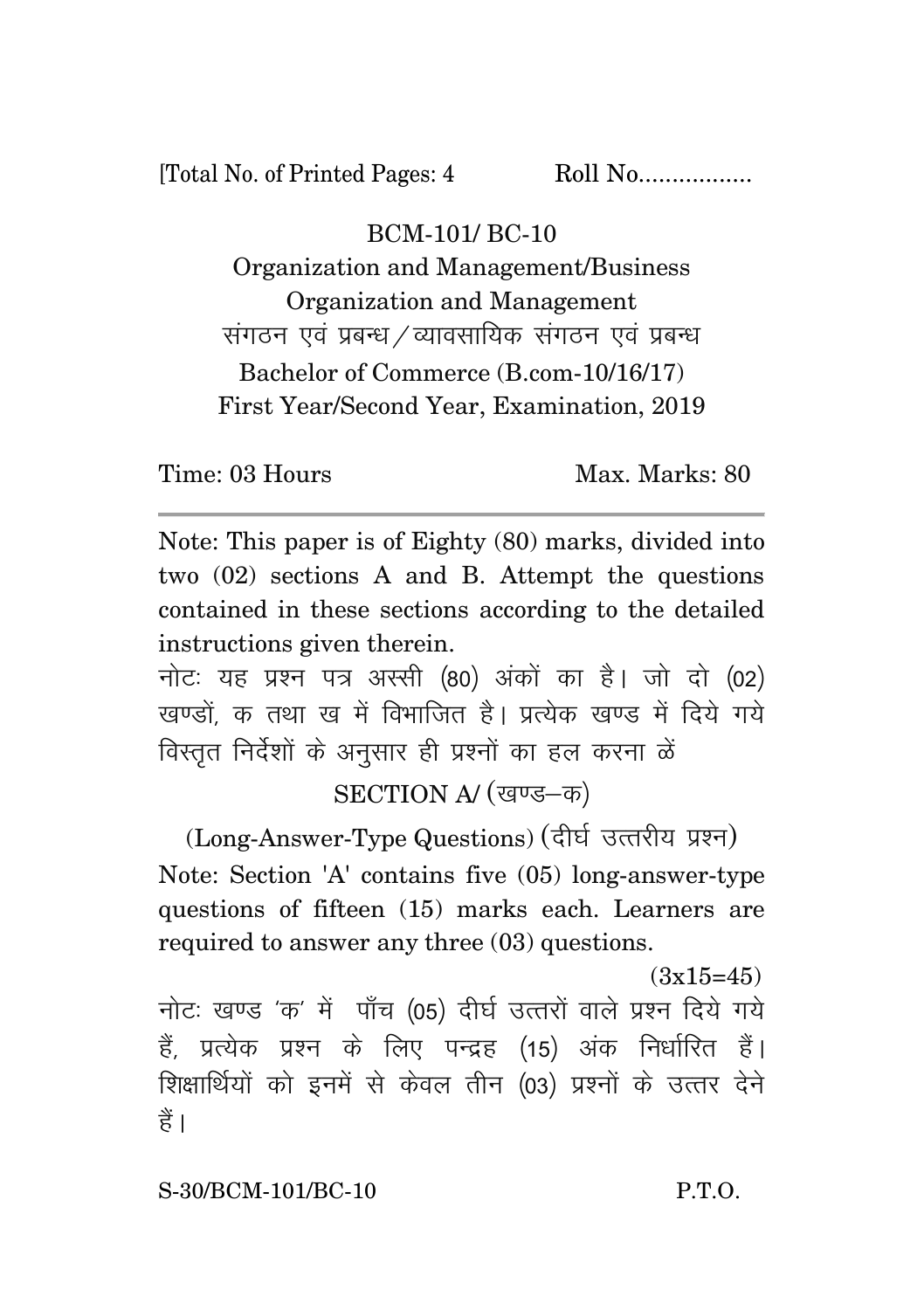- 1. What do you mean by optimum size of business organization? Explain the various steps taken for the establishment of business organization. व्यावसायिक संगठन के अनकलतम आकार से आपका क्या आशय है? किसी व्यावसायिक संगठन की स्थापना के लिए उठाए जाने वाले कदमों की व्याख्या कीजिए।
- 2. "Management is a decision-making and leadership force." Explain. Describe the main characteristics of management.

"प्रबंध एक निर्णयन एवं नेतृत्व शक्ति है"। व्याख्या कीजिए। प्रबंध की प्रमुख विशेषताओं का वर्णन कीजिए।

3. What do you mean by planning?' Planning is fundamentally choosing and planning problem arises when an alternative course of action is discovered." Explain.

नियोजन से आप क्या समझते हैं? "नियोजन मल रूप से चयन प्रक्रिया है तथा नियोजन समस्या का उदय कार्य के वैकल्पिक तरीके की खोज के साथ ही होता है।'' व्याख्या कीजिए।

 $\mathcal{D}_{\mathcal{L}}$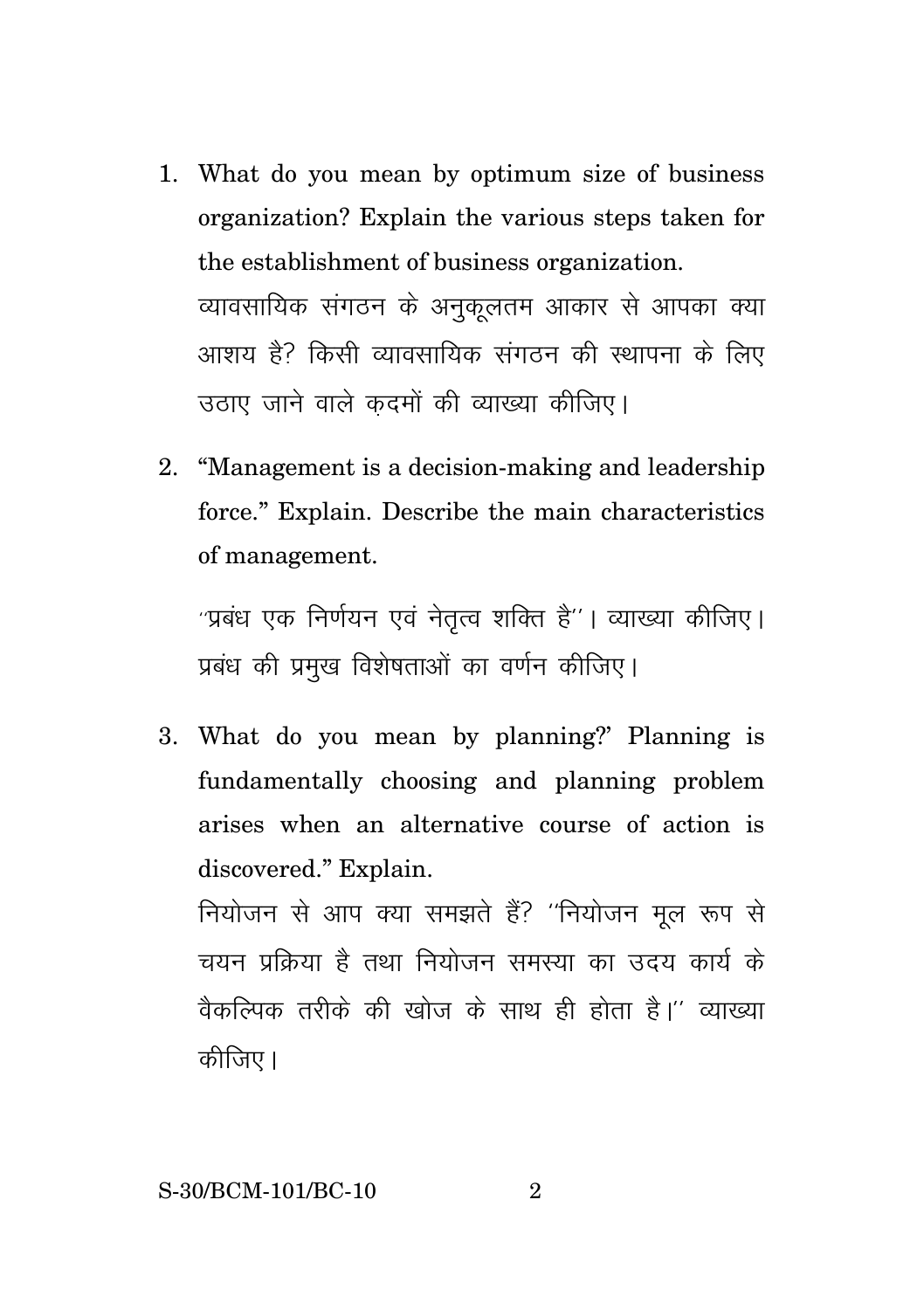- 4. What do you mean by organization structure? Describe the factors determining it. Also distinguish between line and line and staff forms of organization. संगठन संरचना से आपका क्या आशय है? इनके निर्धारक तत्वों का वर्णन कीजिए। संगठन के रेखा तथा रेखा एवं स्टाफ संगठनों में अंतर स्पष्ट कीजिए।
- 5. What is leadership? Describe the functions of leadership. Also explain the signification of leadership in modern business.

नेतृत्व क्या है? नेतृत्व के कार्यों का वर्णन कीजिए। साथ ही आधुनिक व्यवसाय में नेतृत्व के महत्व की व्याख्या कीजिए।

Section B / (खण्ड-ख)

(Short Answer Type Questions)

(लघु उत्तरों वाले प्रश्न)

Note: Section 'B' contains eight (08) short-answer type questions of seven (07) marks each learners are required to answer any five (05) question only.  $(5x7=35)$ 

नोट: खण्ड 'ख' में आठ (08) लघ उत्तरों वाले प्रश्न दिए गये हैं, प्रत्येक प्रश्न के लिए सात (07) अंक निर्धारित हैं। शिक्षार्थियों को इनमें से केवल पाँच (05) प्रश्नों के उत्तर देने हैं

1. Salient Features of Modern Business Organization.

आधुनिक व्यावसायिक संगठनों के प्रमुख लक्षण।